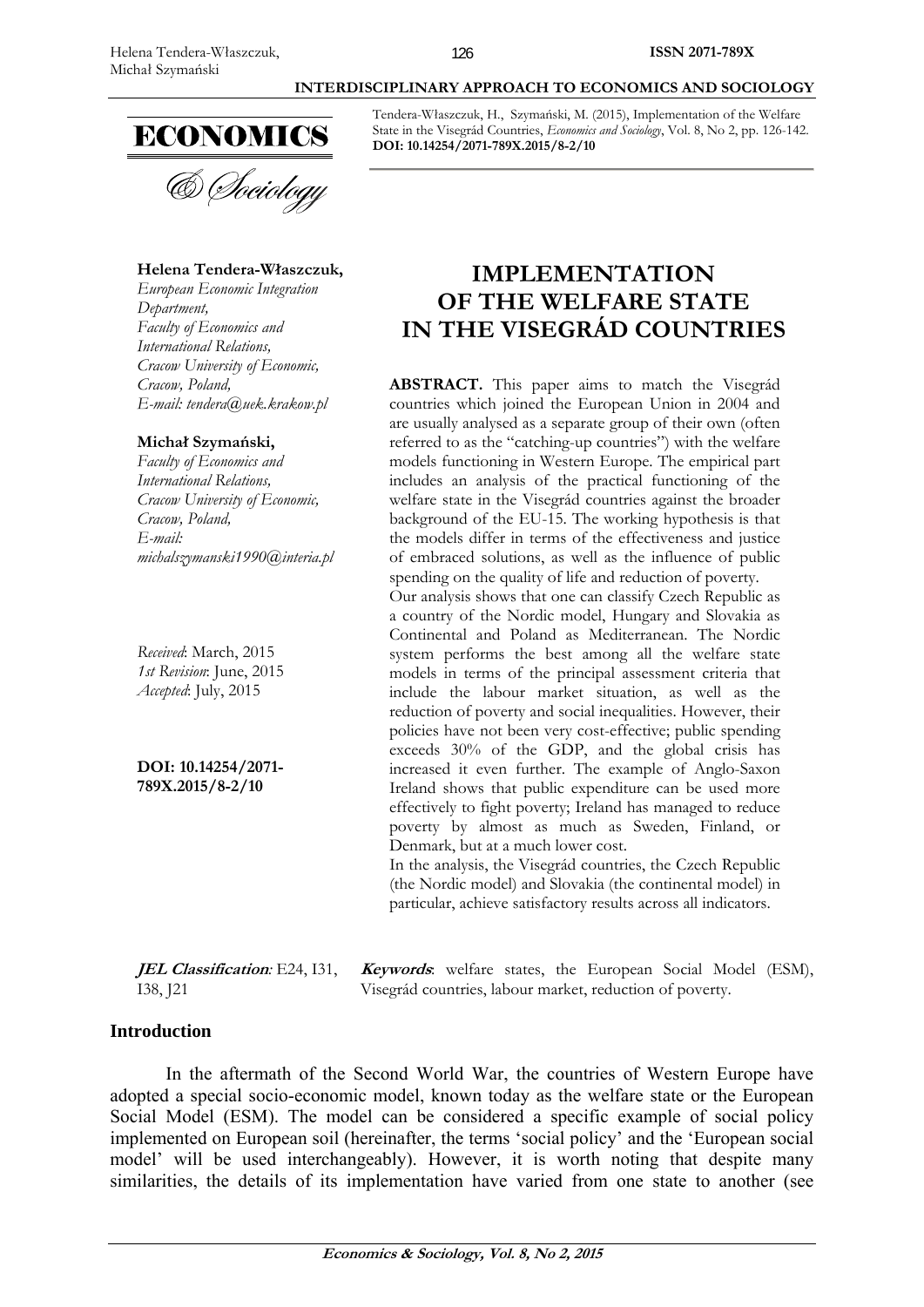Strielkowski *et al.*, 2014; or Strielkowski and Čábelková, 2015). The Visegrád countries, which joined the European Union in 2004, have usually been analysed as a separate group of their own, referred to as the "catching-up countries". The purpose of this article is to match them with the welfare models functioning in Western Europe. The research part includes an analysis of the practical functioning of the welfare state in the Visegrád countries against the broader background of the EU-15. The hypothesis is that the models differ in terms of the effectiveness and justice of embraced solutions, as well as the influence of public spending on the quality of life and reduction of poverty.

# **1. Basic concepts and definitions**

The European Social Model (ESM) is not easy to define, as the EU member states have adopted many different variants of the model within their national frameworks. This is mainly due to the difference in traditions, cultures, and experiences, as well as the level of economic development. However, there also exist certain similarities between the different national solutions, and, consequently, it is possible to propose a general and coherent definition of ESM by enumerating its most important features (Borowiec, 2011).

The Treaty on the functioning of the European Union (TFEU) emphasizes that:

- *"In all its activities, the Union shall aim to eliminate inequalities, and to promote equality, between men and women*" (art. 8);
- art. 9: *"In defining and implementing its policies and activities, the Union shall take into account requirements linked to the promotion of a high level of employment, the guarantee of adequate social protection, the fight against social exclusion, and a high level of education, training and protection of human health".*

Other important articles related to the ESM are articles 151-161 of the TFEU, which form part of the chapter on the EU's social policy. The latter outlines the goals of European social policy, specific areas of activity, and the competences of individual European institutions and member states. Provisions concerning these issues can also be found in the Basic Rights Charter.

According to the British sociologist Anthony Giddens, four general features of the ESM can be distinguished (Giddens, 2006):

- relatively high taxation and wide scope of state interventionism.
- compulsory and free education,
- generous welfare system,
- fight against inequalities.

The Italian economist T. Boeri, on the other hand, defines ESM as (Boeri, 2002):

- labour market protection,
- limiting poverty and social (income) inequalities,
- supporting professional activity.

Rosati, in turn, identifies the four main goals of ESM as follows (Rosati, 2009):

- full employment and protection against labour market risk (protection of jobs and worker rights);
- financial support for those permanently out of the job market or unable to work for reasons such as illness, disability, or age;
- reduction of social inequalities;
- universal access to basic social services (education, healthcare, culture).

In order to achieve the above-mentioned objectives, European states have created a set of instruments. The most popular among them include (Rosati, 2009):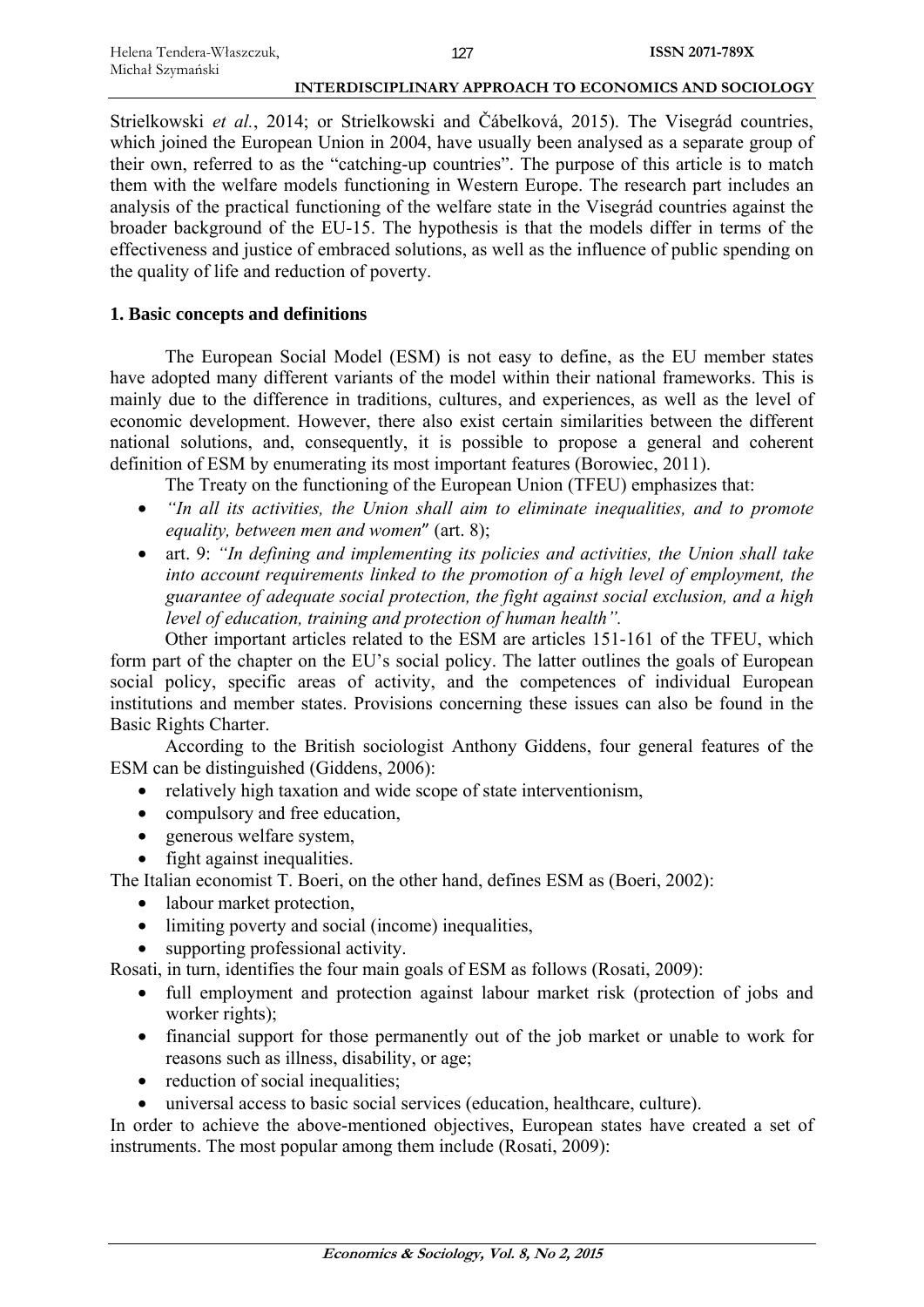- labour market regulations (minimum wages, working time and conditions, unemployment benefits);
- social security systems (disability benefits and pensions, other welfare benefits, e.g. family allowances);
- income redistribution policies (taxes and money transfers as part of the social security system);
- free services or services offered at a reduced price (education, healthcare, culture, leisure).

The general ESM objectives and their corresponding instruments are presented below:

| Table 1. ESM's objectives and instruments |  |
|-------------------------------------------|--|
|-------------------------------------------|--|

| <b>Objectives</b>                                   | Instruments                                  |  |
|-----------------------------------------------------|----------------------------------------------|--|
| Employment and protection against labour market     |                                              |  |
| risk (e.g. decreasing wages or redundancy)          | Labour market regulations (e.g. labour code) |  |
| Ensuring an income for those unfit for work (e.g.   | Social security system (disability pensions, |  |
| youth, the elderly, the disabled, pregnant mothers) | retirement pensions, allowances)             |  |
| Limiting social exclusion, poverty, and reducing    | Income redistribution (e.g. progressive)     |  |
| income inequalities                                 | taxation, social transfers)                  |  |
| Universal access to basic social services           | Social service policy (e.g. free education)  |  |
|                                                     |                                              |  |

*Source*: Own results based on Rosati (2009).

There is no doubt that the shared objectives of the ESM set European countries distinctly apart from others. However, alongside the commonalities, there are also substantial differences in how the ESM is implemented across Europe in practice. The disparities are related mainly to the instruments of social policy, as well as the detailed objectives and the scope of social security services (see e.g. Kisileva and Strielkowski, 2014). There are also differences with respect to the degree of state intervention in the economy, taxation levels, and labour laws.

The often-used typology of welfare states by Esping-Andersen (2010) is rather general in character and does not account for specific European conditions. For this reason, it is the typology (other classifications have been proposed as well. Wolfgang Merkel, for instance, lists the following four models of the European welfare state, i.e. the British market model, the Dutch "polder" model, the Swedish reformed welfare state model, and the French statist model) elaborated by the Belgian economist André Sapir that has gained particularly wide currency. Sapir distinguishes four major models of social policy (ESM) implemented in contemporary Europe:

- Nordic,
- Anglo-Saxon,
- Continental,
- Mediterranean.

## *1.1. Features of welfare state models described by André Sapir*

*The Nordic model*, often referred to as the social democratic welfare state, is characterized by high levels of taxation, generous benefits, and low income disparities. Labour unions have an important role to play, but the legal protection of employment is relatively moderate. This model allows for the greatest degree of state intervention in social policy. Specialized social security covers basically all types of social risk, and its extent is not dependent on previous income or paid contributions. The Nordic-model countries boast a free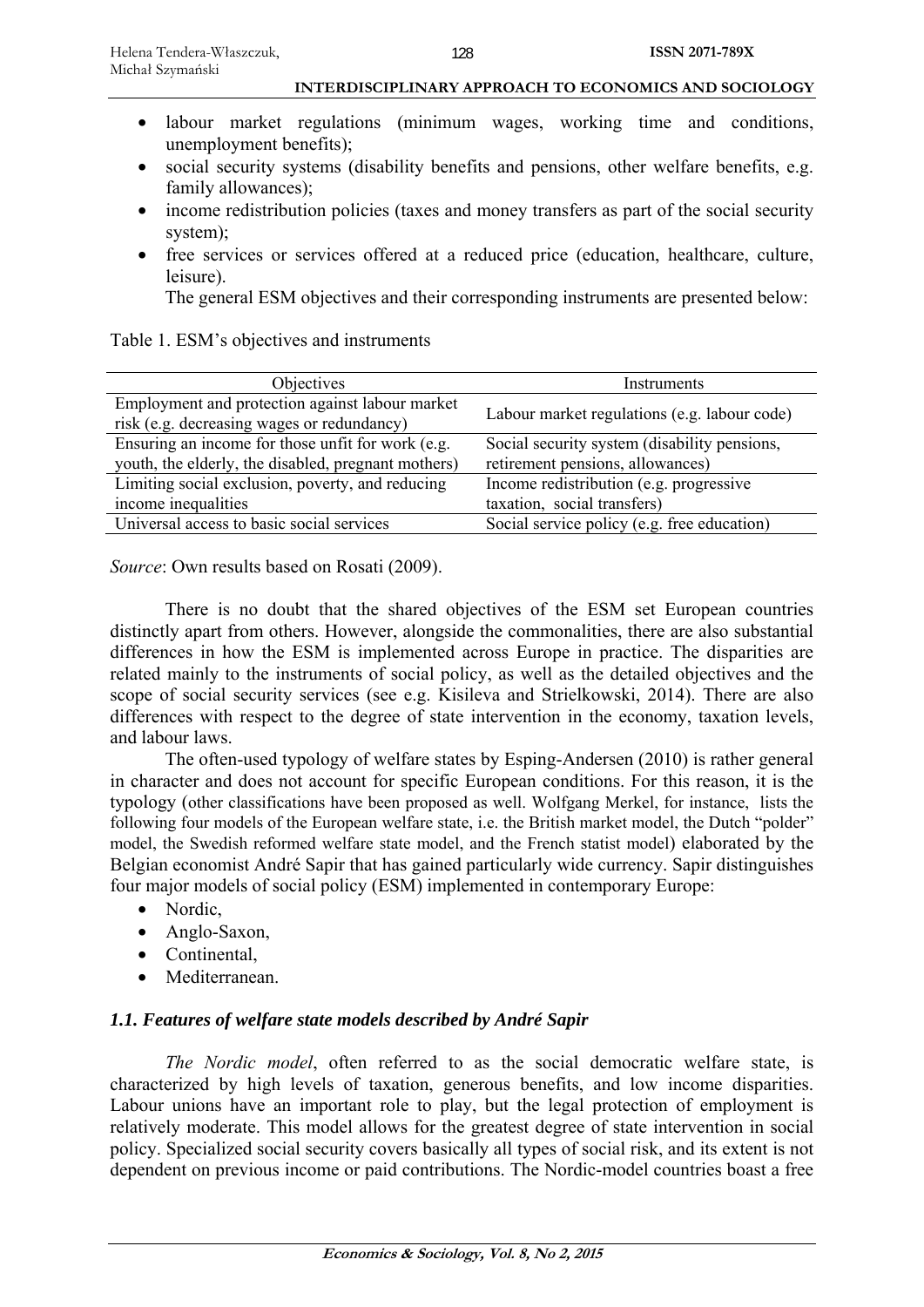education and healthcare system; disability benefits and pensions are available to all citizens without exception. There is a special system of allowances for large families, the disabled, and the elderly. The essence of the Nordic system lies in the assumption that it is primarily the role of the state to ensure social security; the family and the free market are deemed unable to guarantee social welfare. The model aims to provide not only the existential minimum to the poorest, but the most comprehensive assistance possible to all citizens (regardless of their income, health, and life situation); the premise is that every individual has the right to a life on a decently high level. Countries which have adopted this model include Denmark, Sweden, Finland, and the Netherlands.

*The Anglo-Saxon model* is distinguished by relatively low taxation levels and a social welfare system targeted at the poor and the socially excluded (e.g. the sick and the elderly). The role of labour unions is limited and income stratification relatively high. Public services are underdeveloped and citizens often have recourse to private companies offering social services on the free market, as well as to various foundations and family help. State services are only used as a last resort (Biegański, 2008). For this reason, the model bears the hallmarks of the minimal state. It is mainly implemented in Great Britain and Ireland.

*The Continental model* is an example of a typical welfare state harking back to the Bismarckian solutions of the 19th century. It is characterized by extensive social security services and insurances against all kinds of labour market risk, as well as high and universally available welfare benefits. The income structure is flat and the role of labour unions substantial. The labour market protection is high and its main role is to ensure the employment of people with many years of experience. Compared to the Nordic model, the state offers only modest social services. Moreover, these functions are often taken over by the so-called "third sector", i.e. private companies, foundations, and other non-governmental organizations (Biegański, 2008). The continental model is prevalent in Germany, France, but also in Belgium and Austria.

*The Mediterranean model* is characterized by an elaborate pension system that allows an earlier retirement than other models. It is very costly, and, consequently, the source of high public debt. Job protection is high and labour unions play an important role. The primary responsibility of the state is to protect existing employment. Labour market policy seldom takes on an active role. Apart from paying pensions, the state does not actively engage in the benefits and allowances system. Social security allowances, such as unemployment benefits or singleparent benefits, are relatively low. For this reason, an important role in this area is played by non-governmental and religious organizations (mainly the Catholic Church) and the family (Latoszek, 2007). This model is typical of Spain, Portugal, Italy, and Greece. According to some sources, some of its elements can also be found in Ireland (Biegański, 2008).

*Table 2* presents the main features of each model. It should be kept in mind, however, that the typology is based on convention and significant differences can be observed even within individual systems.

It is widely accepted (Sapir, 2005) that, of all the models, the Nordic system performs the best in practice. It is both the most effective, as measured by employment level, and the most justified, as measured by the percentage of people affected by poverty. According to many analyses, the Mediterranean model performs the worst; it is not only ineffective but also unjust. The Anglo-Saxon model is described as effective, but not just, and the continental model as just, but ineffective. The latter two are treated as intermediate solutions.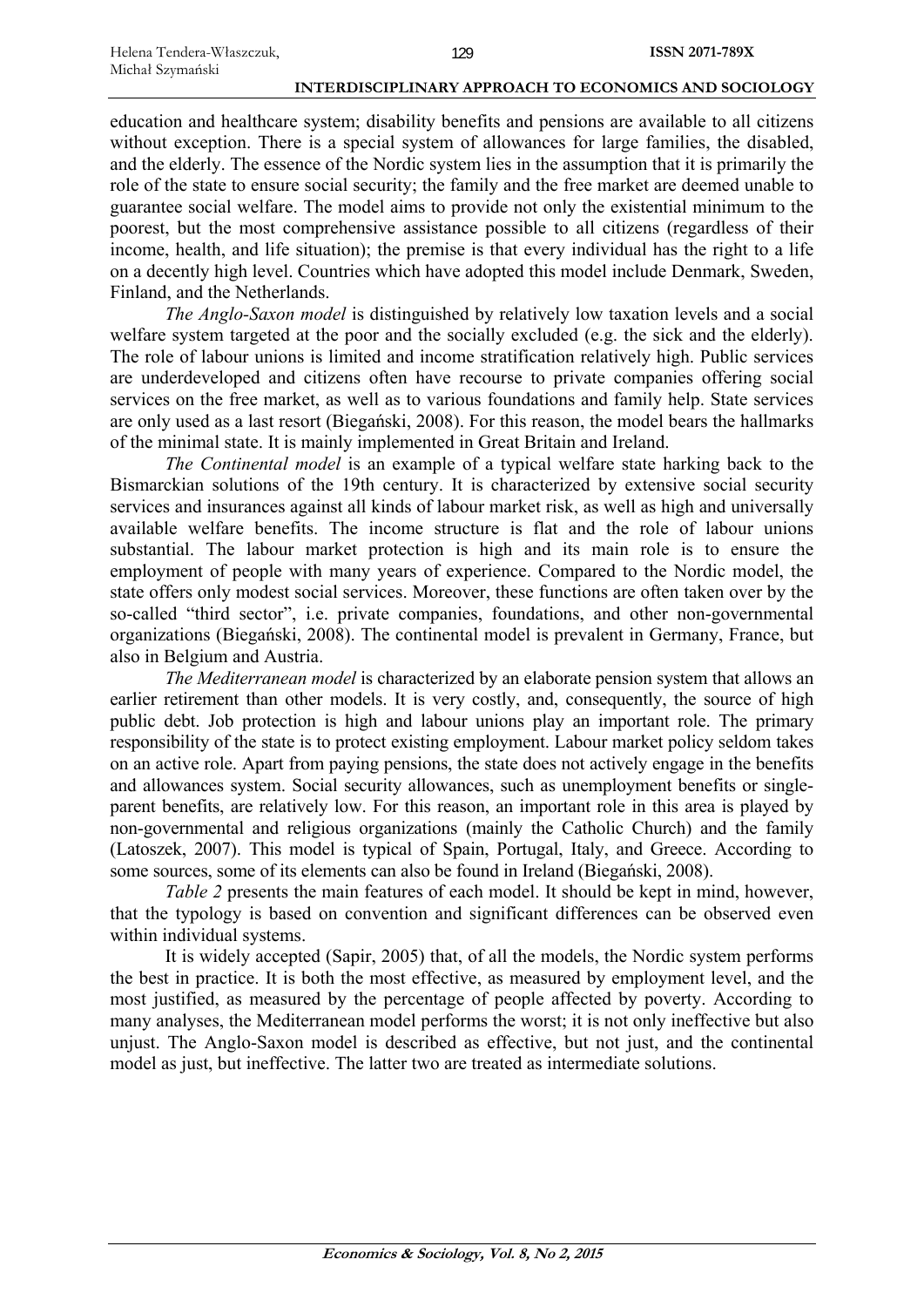|                              | Nordic<br>Anglo-Saxon<br>model                                |                 | Continental<br>model | Mediterranean model                    |
|------------------------------|---------------------------------------------------------------|-----------------|----------------------|----------------------------------------|
| Labour market<br>Policy      | Active                                                        | Diversified     | Passive              | Passive                                |
| Employment<br>protection     | Moderate                                                      | Low             | High                 | High                                   |
| Income structure             | Flat                                                          | Diversified     | Flat                 | Flat                                   |
| Social welfare               | Limited (mainly the<br><b>Universal</b><br>poor and the sick) |                 | Universal            | Limited, mainly<br>retirement pensions |
| Access to social<br>services | High                                                          | Low             | Rather high          | Medium                                 |
| Taxation                     | High                                                          | L <sub>ow</sub> | Medium/High          | Medium                                 |

### Table 2. Social policy models in Western Europe and their main features

*Source*: Own results based on Rosati (2009).

## *1.2. Assessment of the welfare state in EU-15 countries*

Rosati (2009) has classified the four models in terms of two important criteria: social justice and effectiveness. The results of his analysis are shown in *Table 3*.

## Table 3. ESM's effectiveness vs. social justice

| Justice/Effectiveness | .0W                     | High                  |
|-----------------------|-------------------------|-----------------------|
| High                  | Continental countries   | Nordic countries      |
| $\Omega$ W            | Mediterranean countries | Anglo-Saxon countries |

*Source*: Own results based on Rosati (2009).

The authors of this article attempted to verify the above hypotheses. The study analysed employment levels and the risk of poverty in each of the EU-15 countries and matched the data to relevant country groups. In order to make the emerging relationships more clear, the analysis focused not on individual year values of the indicator, which could disrupt the general trend, but on their arithmetical means. For employment, the analysis covered the 2000-2012 period, and for the poverty level, the 2004-2012 period. The poverty level analysis also took account of social transfers (*Graph 1*).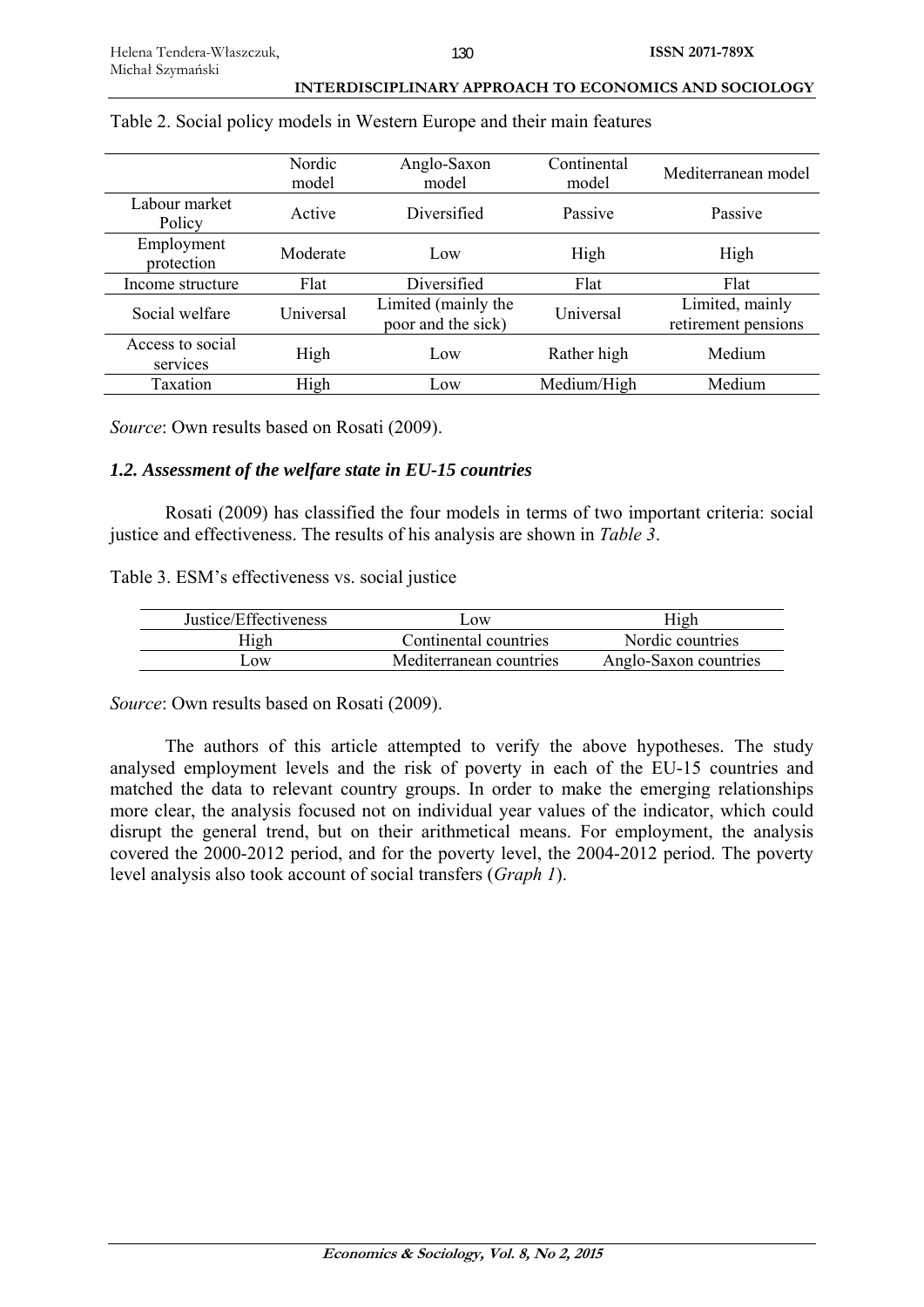

\*: Ireland's placement in 2000-2007.

Graph 1. Employment and Risk of Poverty Rates, EU-15 Source: Own results based on Eurostat (2015).

The final observations are consistent with earlier assumptions. Nordic countries (the lower right-hand corner) show the best economic and social performance, while Mediterranean countries (the upper left-hand corner) perform the worst. The remaining countries (the upper right-hand and the lower left-hand corner) achieve intermediate results; at the same time, continental countries are better at ensuring social justice, while Anglo-Saxon countries lead the way in economic effectiveness. It is worth observing that not all the countries could be unequivocally matched to specific models. For Ireland, this is mainly due to the impact of the global crisis. Without the crisis, Ireland would fall within the Anglo-Saxon model. Austria and Portugal are also problematic; it is assumed that these two countries have partially evolved: the former in the direction of the Nordic, and the latter in the direction of the Anglo-Saxon model.

# 2. Classification of Visegrád countries according to Sapir's typology

In the context of this article, it will be interesting to try and place the Visegrad countries within the above typology. It should be kept in mind, however, that the point of departure for the welfare state formation process was completely different in post-communist countries than in Western Europe. The former have not yet fully caught up with the rest of the continent, but the gap has been steadily shrinking.

The Visegrád countries also represent different social policies. This is due not only to cultural differences, but also to the post-communist point of departure and the specific decisions taken by leading politicians during the transformation period.

The analysis used the two indicators listed above, *i.e.* employment level and poverty risk. Consequently, it was possible to divide the Visegrád countries into those that show:

- a high employment rate and low poverty risk (the Nordic model);
- a low employment rate and high poverty risk (the Mediterranean model);
- a high employment rate and high poverty risk (the Anglo-Saxon model);  $\bullet$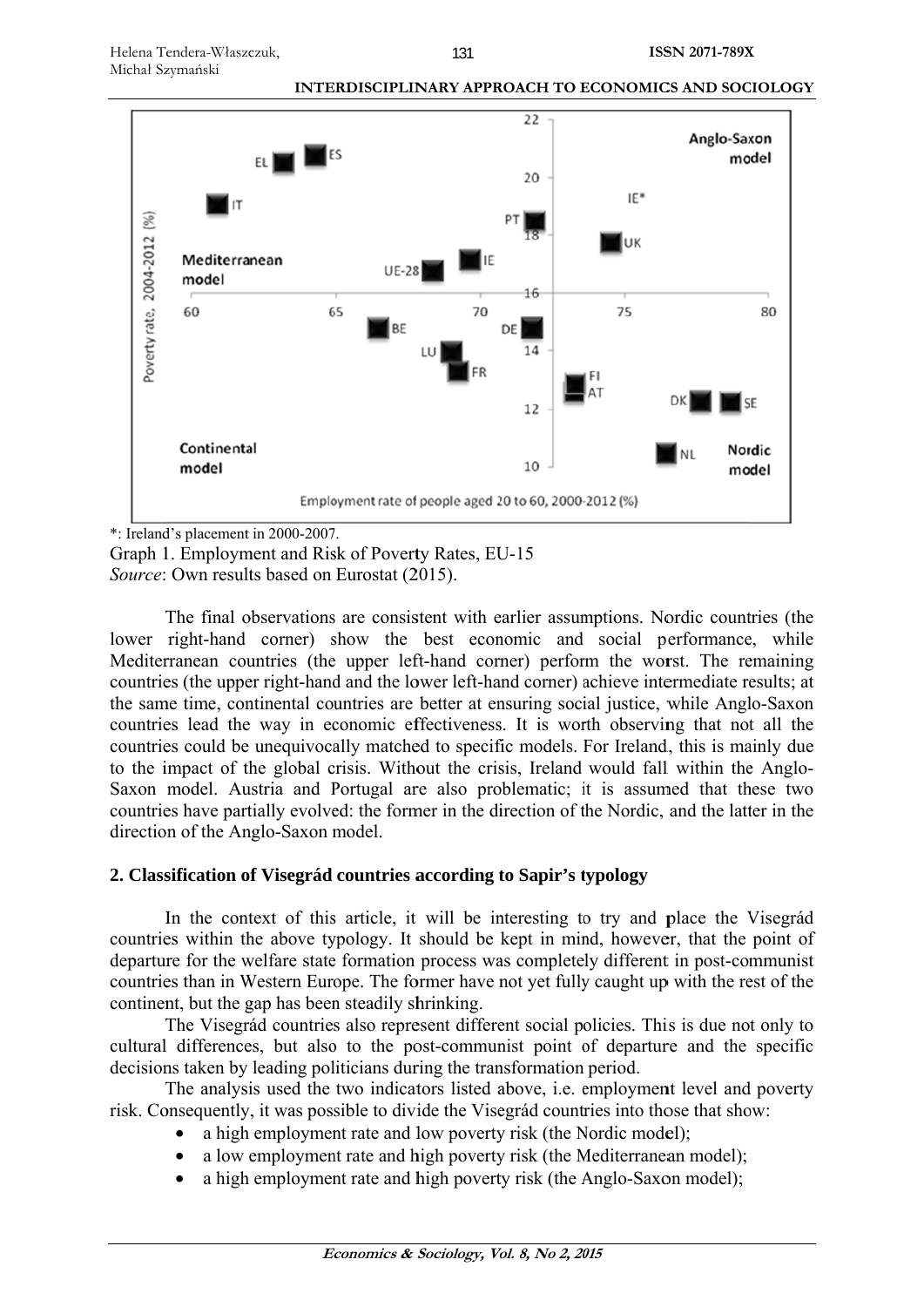a low employment rate and low poverty risk (the Continental model).  $\bullet$ 

For post-communist states, however, the division takes on slightly different values. Due to economic backwardness, economic effectiveness in these countries is lower than in the EU-15 (the vertical effectiveness line moves to the left). The poverty rate division is also less rigorous than for the EU-15 (the horizontal line moves up).



Graph 2. Employment and Risk of Poverty Rates, EU-15, Visegrad Group Source: Own results based on Eurostat (2015).

The study shows that the Czech Republic ranks highest both in terms of effectiveness and justice. It is characterized by a low poverty rate and high employment, and therefore falls within the Nordic model. Slovakia and Hungary belong to the Continental model. They have a relatively low poverty rate but their employment level is lower than in the Nordic system. Poland shows the worst performance, ranking together with Spain, Italy, and Greece among the countries with the lowest level of economic effectiveness. For this reason, it is included in the Mediterranean model.

# 3. Assessment of the welfare state in the Visegrád countries as compared to the EU-15 based on selected indicators

The most important index used to measure the level of economic development is the *per capita* GDP at purchasing power parity.

According to Eurostat data, in 2012, the index exceeded the EU average in all the old member states, except Spain, Portugal, and Greece. The Visegrád countries were significantly poorer.

When analysing the different ESM models, it is possible to observe that the *per capita* GDP is highest in the Nordic model countries (130-115% of the EU average). As shown before, the continental countries are less effective and the index there stands at 123-109% of the EU average. Contrary to what was said above, however, Great Britain, the leading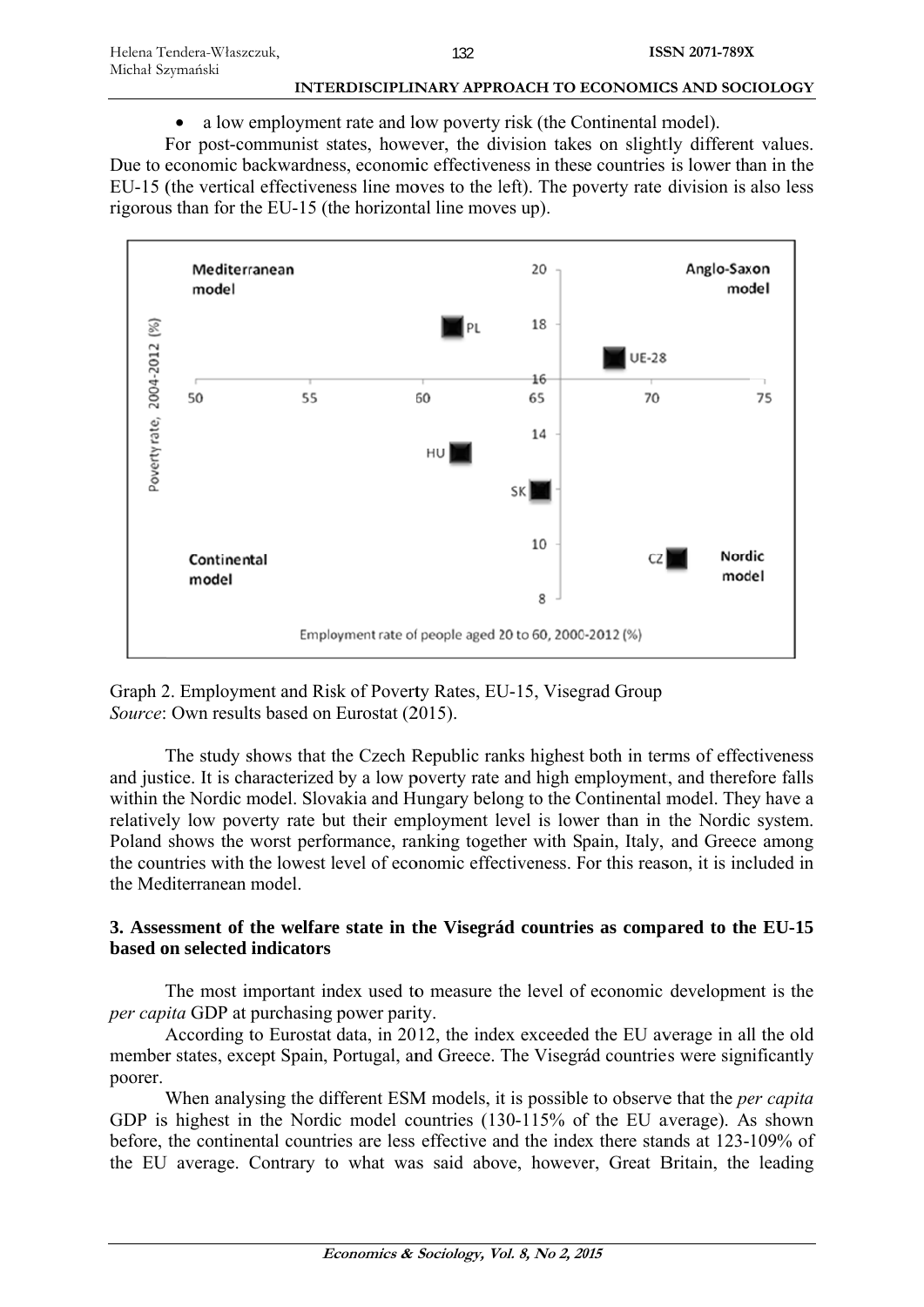example of the Anglo-Saxon model, achieves the *per capita* GDP of only 95-75% of the EU average, much lower than other EU-15 countries.

The situation of the Visegrád countries seems much more instructive to examine. The Czech Republic ranks as the most developed post-communist country (81%). The dominance of the Nordic model is even more evident in this case; the Czech Republic outranks the poorest EU-15 countries, i.e. Greece and Portugal. It is worth noting that also Slovakia (76%, continental model) has already outpaced Greece and caught up with Portugal. Hungary and Poland, representing, respectively, the continental and the Mediterranean model, achieved the same index result (67% of the EU average).

The analogy between the old and the new EU countries with regard to their *per capita*  GDP is very strong. It holds not only for the most, but also for the least developed countries.

The presented values of this indicator for separate models are comparable as well.

The study also included the HDI values, i.e. the human development index. The goal of the indicator is to neutralize the imperfections of the GDP measure, as the HDI takes into account not only the *per capita* GDP (at purchasing power parity) but also measures such as life expectancy and education level. Thus, it goes beyond macroeconomic data to focus on the citizens' quality of life.

As was the case with the GDP, the EU ranking is headed by the Nordic countries. The Czech Republic has significantly outpaced other Visegrád countries (as well as some of the EU-15). Continental countries (especially Germany) also rank very high. This illustrates the fact that, unlike the GDP measure, where economic effectiveness is paramount, the HDI ranking also gives weight to extra-economic values, which are promoted in the continental model.

| Position in the<br>EU ranking<br><b>HDI</b> | Country              | Position in the<br>world ranking HDI | Scores | Welfare state<br>model (by Sapir) |
|---------------------------------------------|----------------------|--------------------------------------|--------|-----------------------------------|
| 1                                           | $\overline{2}$       | 3                                    | 4      | 5                                 |
| 1.                                          | Holland              | $\overline{4}$ .                     | 0,921  | Nordic                            |
| 2.                                          | Germany              | 5.                                   | 0,920  | Continental                       |
| 3.                                          | Sweden               | 7.                                   | 0.916  | Nordic                            |
| 3.                                          | Ireland              | 7.                                   | 0.916  | Anglo-saxon                       |
| 5.                                          | Denmark              | 15.                                  | 0.901  | Nordic                            |
| 6.                                          | Belgium              | 17.                                  | 0.897  | Continental                       |
| 7.                                          | Austria              | 18.                                  | 0.895  | Continental                       |
| 8.                                          | France               | 20.                                  | 0.893  | Continental                       |
| 9.                                          | Finland              | 21.                                  | 0.892  | Nordic                            |
| 9.                                          | Slovenia             | 21.                                  | 0.892  | Nordic                            |
| 11.                                         | Spain                | 23.                                  | 0.885  | Mediterranean                     |
| 12.                                         | Italy                | 25.                                  | 0.881  | Mediterranean                     |
| 13.                                         | Luxemburg            | 26.                                  | 0.875  | Continental                       |
| 13.                                         | <b>Great Britain</b> | 26.                                  | 0.875  | Anglo-saxon                       |
| 15.                                         | Czech Republic       | 28.                                  | 0.873  | Nordic                            |
| 16.                                         | Greece               | 29.                                  | 0.860  | Mediterranean                     |
| 17.                                         | Cyprus               | 31.                                  | 0.848  | Nordic                            |
| 18.                                         | Malta                | 32.                                  | 0.847  | Continental                       |
| 19.                                         | Estonia              | 33.                                  | 0.846  | Anglo-saxon                       |
| 20.                                         | Slovakia             | 35.                                  | 0.840  | Continental                       |
| 21.                                         | Hungary              | 37.                                  | 0.831  | Continental                       |
| 22.                                         | Poland               | 39.                                  | 0.821  | Mediterranean                     |
| 23.                                         | Lithuania            | 41.                                  | 0.818  | Anglo-saxon                       |

Table 4. HDI in the EU countries versus welfare state models in 2013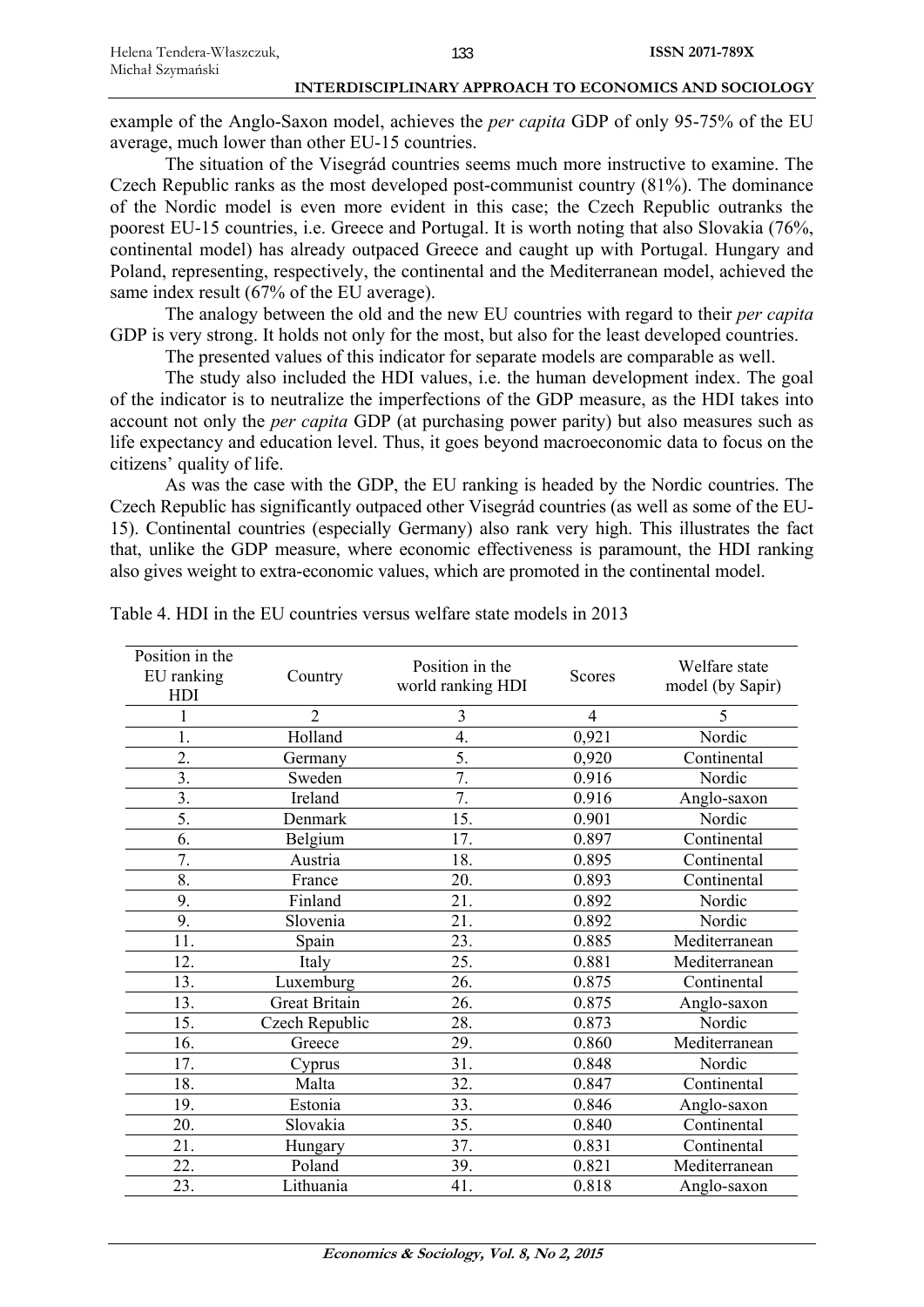| 24. | Portugal        |     | 0.816 | Mediterranean |
|-----|-----------------|-----|-------|---------------|
| 25. | Latvia          |     | 0.814 | Anglo-saxon   |
| 26. | Croatia         |     | 0.805 | Mediterranean |
| 27  | Romania         | OC. | 0.786 | Mediterranean |
| 28. | <b>Bulgaria</b> |     | 0.782 | Mediterranean |

*Source*: Own results based on Human Development Report (2013).

However, it is impossible to conclude that the countries of any one model perform significantly better in this ranking, as was the case with the GDP measure. Alongside Nordic and continental countries, Anglo-Saxon countries, especially Ireland, also rank very high.

Another important indicator is the Gini index, which represents the degree of social stratification in a given state. The higher the index the greater the income inequalities in the country. When the index is equal to 1 (which is impossible in practice), it means that all the possible wealth in the country is owned by a single person and the rest have nothing. When it is equal to 0 (which is also impossible), everyone in the country owns the same amount of wealth.

The data show a number of relationships. The highest rate of inequality can be observed in the Anglo-Saxon and the Mediterranean model. This lends support to the earlier research that suggests they are characterized by the lowest level of social justice. Accordingly, the greatest disproportions are attested in Spain, Portugal, Greece, Great Britain, and Italy. The Gini index there is the highest.



Graph 3. Gini index in the European Union countries in 2012 *Source*: Own results based on data from the Eurostat (2015).

The smallest disproportions are observed in the Nordic and the continental countries, which supports the earlier conclusion that they show a high level of social justice. The Gini index is lowest in Sweden, the Czech Republic, Slovakia, the Netherlands, and Finland.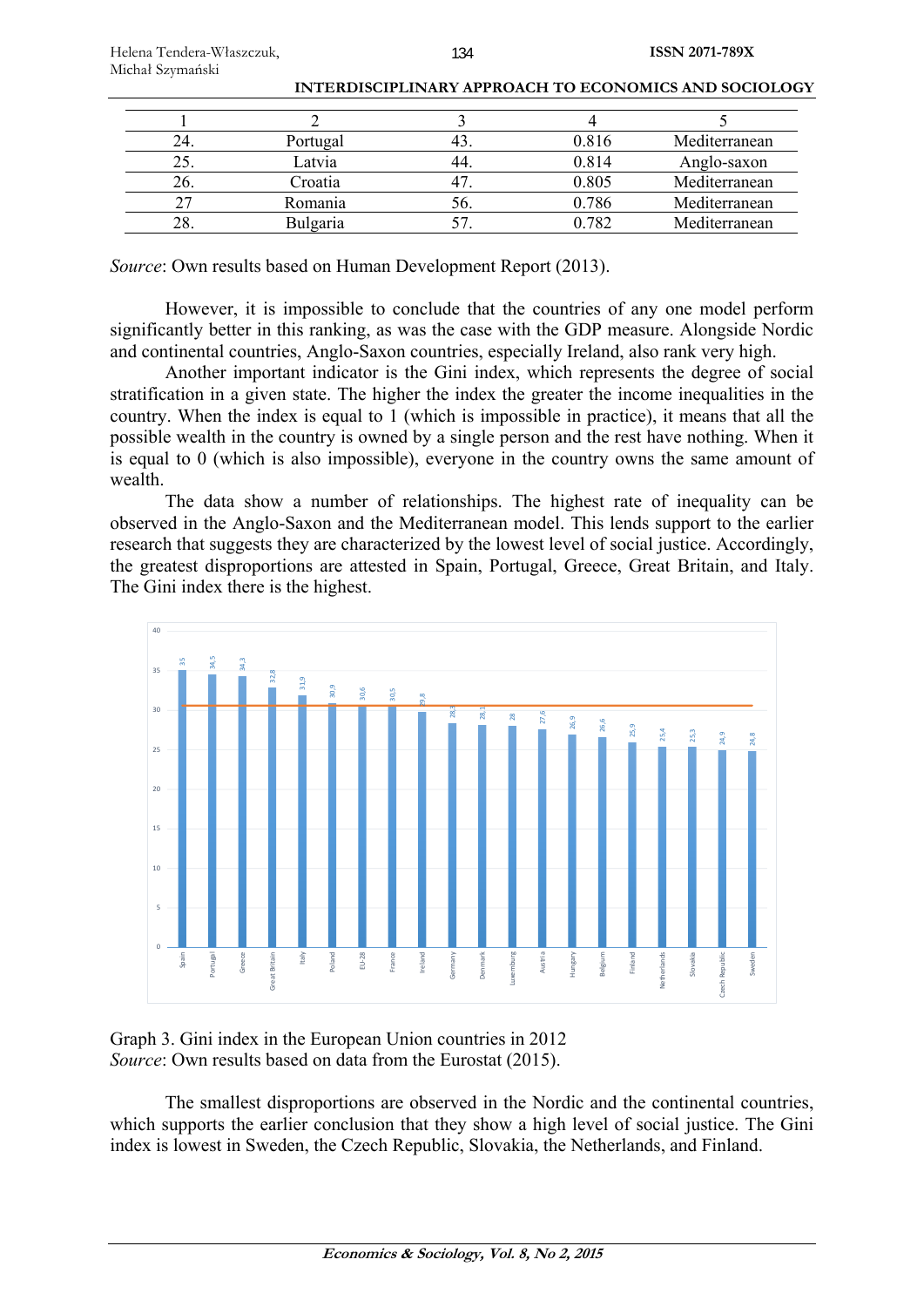# *3.1. Labour market performance*

One of the key issues in the debate about the effectiveness of the European Social Model is the performance of the labour market. Accordingly, the remaining part of the article will attempt to compare the labour market situation across the EU and examine the relationship between the level of employment and the social policy model adopted in each country.

*Table 5* shows the unemployment rate across the EU member states. Between 2004 and 2013, the lowest unemployment rate was observed in Austria and the Netherlands  $(4.6\%)$ , Luxembourg  $(4.9\%)$ , Denmark  $(5.7\%)$ , and Great Britain  $(6.5\%)$ . The highest unemployment rate was attested in Spain (15.9%), Slovakia (13.8%), and Greece (13.7%). It is not possible to determine which social policy model brings the best and the worst results, since both groups include countries that belong to at least two different models.

Data on the average unemployment rate among young people (under 25 years old) between 2004-2013 was also analysed. A lot of the EU countries have had a hard time keeping unemployment low in this age group. Mediterranean countries perform the worst. In Greece and Spain, the index stood at 30% in the analysed period. It was also high for Slovakia. It is worth noting that the indicator was high even in Sweden. The lowest unemployment rate in the age group was attested in the Netherlands (8.3%), Austria (9%) and Denmark (10.7%).

| Country              | The average<br>unemployment rate<br>$(\%)$ | The average<br>unemployment rate<br>among young people<br>under 25 years old (%) | Welfare state model |
|----------------------|--------------------------------------------|----------------------------------------------------------------------------------|---------------------|
| Austria              | 4,6                                        | 9                                                                                | Continental         |
| Holland              | 4,6                                        | 8,3                                                                              | Nordic              |
| Luxemburg            | 4,9                                        | 16,4                                                                             | Continental         |
| Denmark              | 5,7                                        | 10,7                                                                             | Nordic              |
| <b>Great Britain</b> | 6,5                                        | 17                                                                               | Anglo-saxon         |
| Czech Republic       | 6,8                                        | 16,9                                                                             | Nordic              |
| Sweden               | 7,5                                        | 22,4                                                                             | Nordic              |
| Finland              | 7,9                                        | 19,4                                                                             | Nordic              |
| Belgium              | 7,9                                        | 20,7                                                                             | Continental         |
| Germany              | 8,0                                        | 11,1                                                                             | Continental         |
| Italy                | 8,3                                        | 26,8                                                                             | Mediterranean       |
| Hungary              | 8,9                                        | 22,7                                                                             | Continental         |
| France               | 9,0                                        | 22                                                                               | Continental         |
| <b>EU-28</b>         | 9,0                                        | 19,6                                                                             |                     |
| Ireland              | 9,3                                        | 18,6                                                                             | Anglo-saxon         |
| Portugal             | 11,0                                       | 25,7                                                                             | Mediterranean       |
| Poland               | 11,6                                       | 26,9                                                                             | Mediterranean       |
| Greece               | 13,7                                       | 34                                                                               | Mediterranean       |
| Slovakia             | 13,8                                       | 29,4                                                                             | Continental         |
| Spain                | 15,9                                       | 33,7                                                                             | Mediterranean       |

Table 5. The average unemployment rate between 2004-2013

*Source*: Own results based on data from the Eurostat (2015).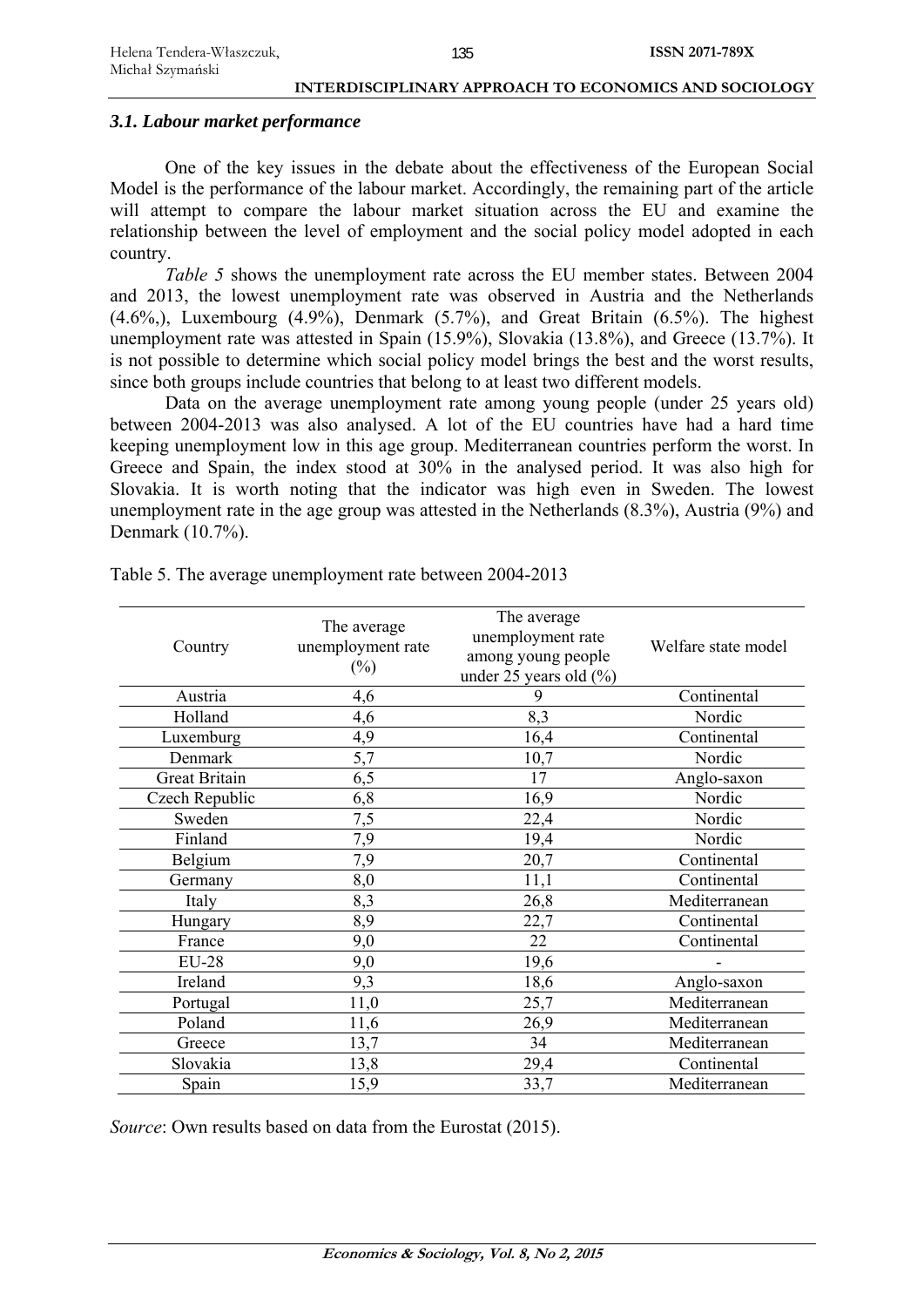It can be concluded that the unemployment rate among the young is lowest in the Nordic countries and highest – in the Mediterranean countries. There are, however, certain exceptions to the rule, since the highest-ranking countries also include some continental states, while Sweden ranks relatively low.

In terms of unemployment, the Nordic welfare state model turned out to be the best. This stems mainly from the labour market policy adopted in the Nordic countries, i.e. *flexicurity*. The solution combines labour market flexibility (economic effectiveness) through constructing flexible forms of employment (suited to current labour market needs and the economic situation) and easy hire and fire policies with the guarantee of generous social security benefits (unemployment benefits). An important role in the model is also played by an active labour market policy targeted at unemployed citizens, e.g. skill or career transition trainings (e.g. for older people), loans for the unemployed who wish to start their own enterprise, and subsidized internships and employment opportunities for recent graduates entering the job market. These solutions have worked very well in all the Nordic model countries, and especially in Denmark.

As seen in *Table 6*, Denmark has devoted more than 1.5% of its GDP to the purpose, compared to 1.3% in Belgium, and 0.8% in Finland and Sweden. These solutions have been marginal in Great Britain (0.04%).

An important trend can be seen in the high level of spending on active job market policy in the Nordic countries of the old EU, as well as in Belgium, Ireland, and Spain, even though in the latter two, its share in general labour market policy spending is much lower.

| Country        | Labour market<br>services | Active job market<br>policy | Passive job market<br>policy | Total |
|----------------|---------------------------|-----------------------------|------------------------------|-------|
| Denmark        | 0,543                     | 1,541                       | 1,646                        | 3,73  |
| Belgium        | 0,212                     | 1,379                       | 2,091                        | 3,682 |
| Finland        | 0,124                     | 0,857                       | 1,475                        | 2,456 |
| Sweden         | 0,248                     | 0,805                       | 0,631                        | 1,684 |
| Ireland        | 0,137                     | 0,714                       | 2,64                         | 3,491 |
| Spain          | 0,106                     | 0,708                       | 2,881                        | 3,695 |
| Holland        | 0,373                     | 0,7                         | 1,641                        | 2,714 |
| France         | 0,252                     | 0,682                       | 1,402                        | 2,336 |
| Austria        | 0,186                     | 0,571                       | 1,286                        | 2,043 |
| Luxemburg      | 0,053                     | 0,459                       | 0,638                        | 1,15  |
| Portugal       | 0,116                     | 0,458                       | 1,336                        | 1,91  |
| Germany        | 0,34                      | 0,446                       | 1,022                        | 1,808 |
| Hungary        | 0,01                      | 0,35                        | 0,662                        | 1,022 |
| Poland         | 0,084                     | 0,333                       | 0,304                        | 0,721 |
| Italy          | 0,032                     | 0,307                       | 1,365                        | 1,704 |
| Greece         | 0,011                     | 0,224                       | 0,726                        | 0,961 |
| Slovakia       | 0,072                     | 0,223                       | 0,496                        | 0,791 |
| Czech Republic | 0,097                     | 0,178                       | 0,281                        | 0,556 |
| Great Britain  | 0,341                     | 0,04                        | 0,303                        | 0,684 |

Table 6. Expenditure on labour market in the EU countries in 2011

*Source*: Own results based on data from the Eurostat (2015).

A general conclusion can be drawn that the active job market policy used in the Nordic countries is much more effective than passive policy, as it effectively reduces unemployment and has a positive impact on employment rate. This is one of the factors which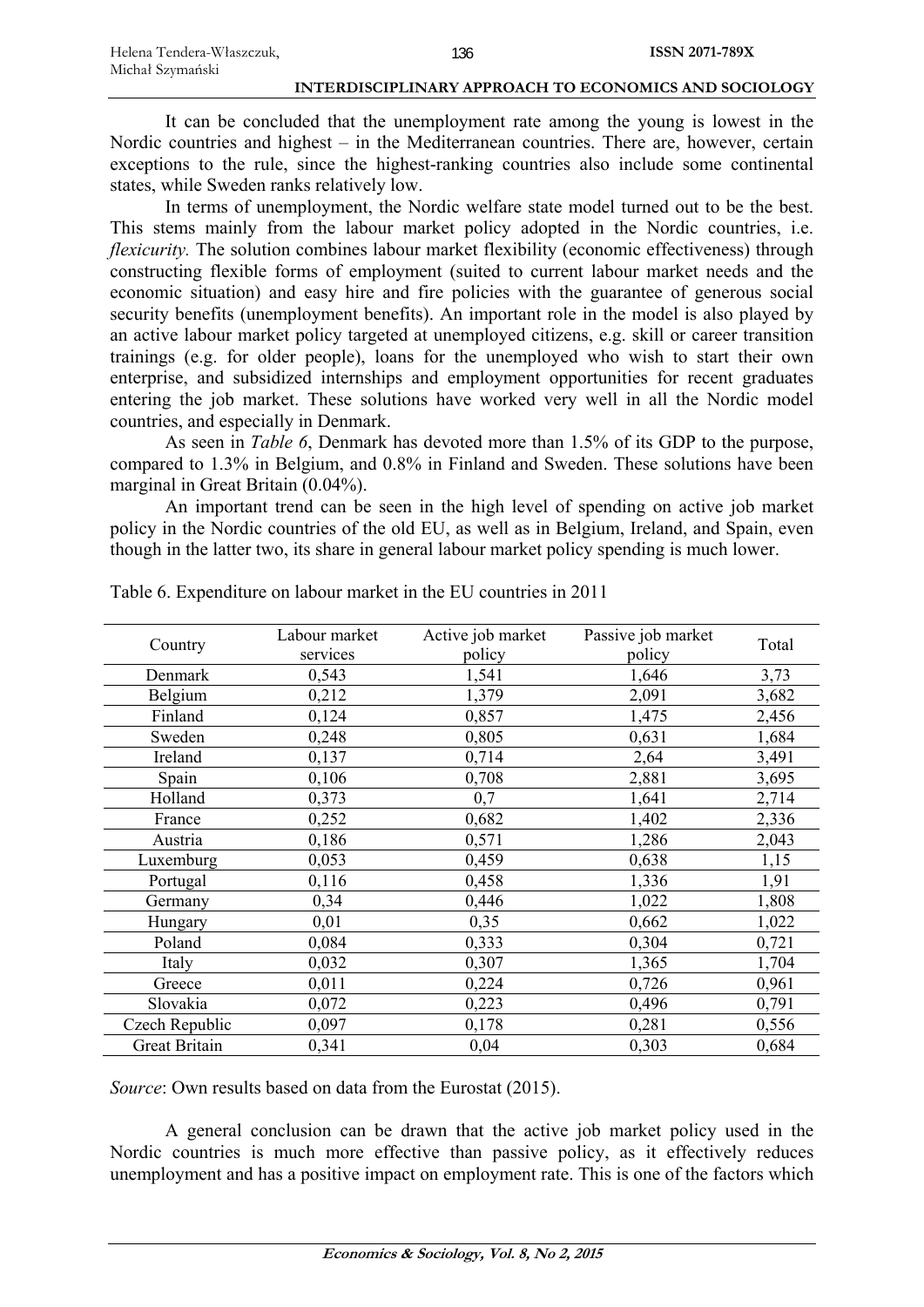explain the good performance of Nordic labour markets. On the other hand, it must be noted that this is not a universally valid rule (Tendera-Właszczuk, 2010).

In 2013, the employment rate in Belgium was lower by 7% than in Great Britain, even though the country spent approximately 20 times more of its resources on active employment policy.

# *3.2. Public spending and the reduction of poverty*

Another important issue that awaits our attention is the level of public spending in the EU countries. Countries, where public spending accounts for the highest percentage of the GDP, include the EU-15 (especially those that belong to the Nordic and the Continental models). The average public spending in Denmark between 2008 and 2012 accounted for 57% of the GDP and was the highest in the entire European Union. Other countries with high public spending include: France (56%), Finland (55%), Belgium and Sweden (53% each). The lowest budget spending was attested in Slovakia (39%). When data from before the crisis (i.e. the 2002-2007 average) is considered, however, the lowest values are observed for the Anglo-Saxon model, and particularly Ireland (34% of the GDP).



Graph 4. Public spending in the EU countries (average level for 2002 – 2007 and 2008 – 2012 as % of GDP

*Source*: Own results based on data from the Eurostat (2015).

Another important issue of public spending analysis is the share of social expenses in the GDP (*Graph 5*). Just as above, the greatest spending (in terms of the 2008-2011 average) was recorded in the Nordic countries – Denmark (34% of the GDP), the Netherlands (31%), and Sweden (30%), as well as the continental countries, such as France, Germany, Belgium, and Austria (more than 30%). The Visegrád countries devoted a much lower share of their GDP to these purposes.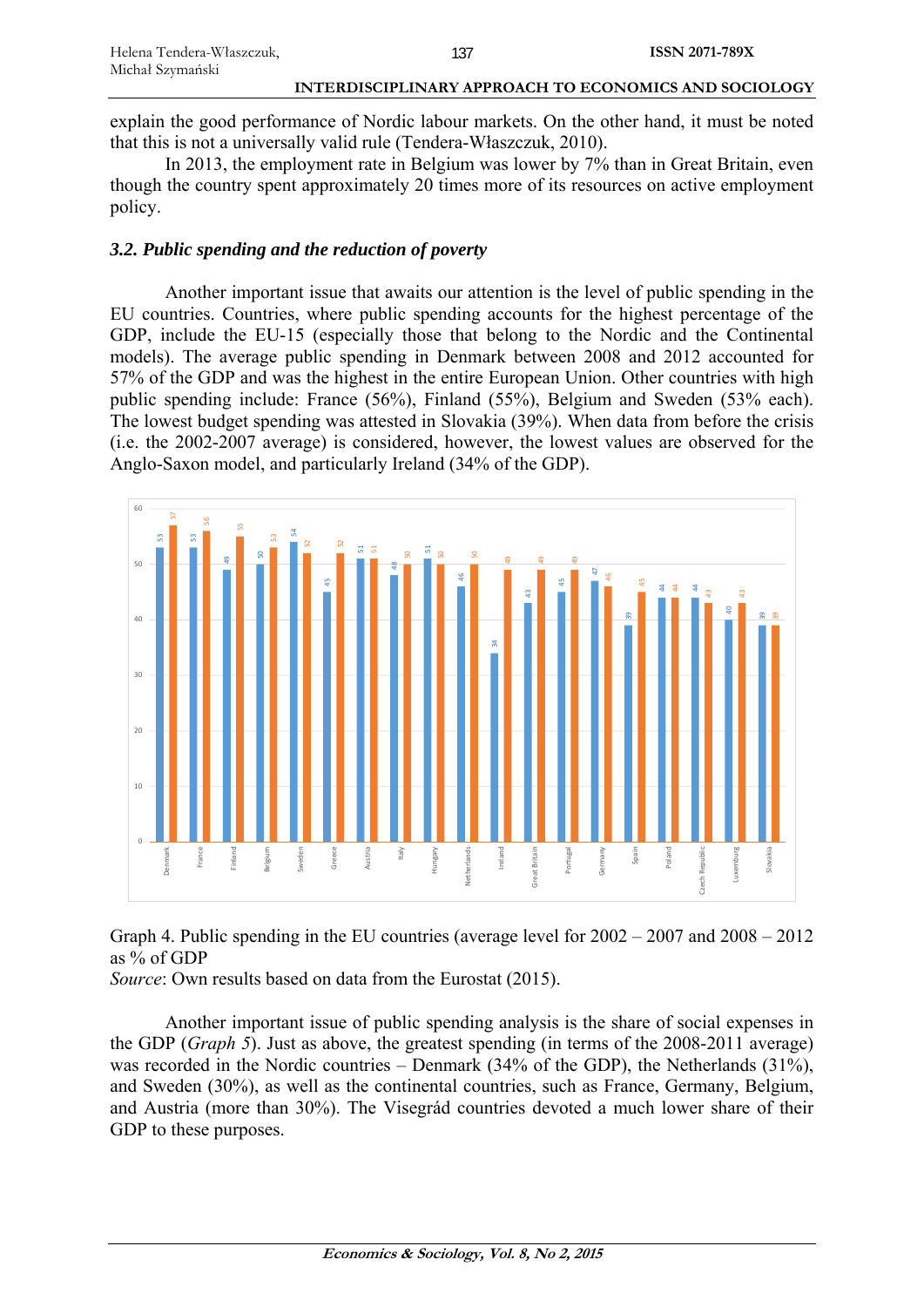

Graph 5. Public spending on social expenses in the EU countries (average level for 2002 – 2007 and 2008 – 2012 as % of GDP)

*Source*: Own results based on data from the Eurostat (2015).

*Graph 6* shows the relationship between public spending and the HDI. In the analysed group, a moderate positive correlation  $(R=0.6224)$  was observed between the two variables; the coefficient of determination was  $R^2 = 0.3874$ . This shows that, to a certain extent, the HDI is determined by the level of public spending – the greater the expenditures, the higher the human development index.

However, it should be noted that even though Ireland and Sweden are similar in terms of the human development level measured by the HDI, their public spending policies differ greatly. In recent years (1995-2012), public spending in Ireland accounted, on average, for only 39% of the GDP (if not for the crisis, Irish public spending would be even lower and the HDI even higher.), as compared to more than 55% in Sweden, which suggests that the extra spending in Sweden (a difference of more than 15%) does not produce desired results.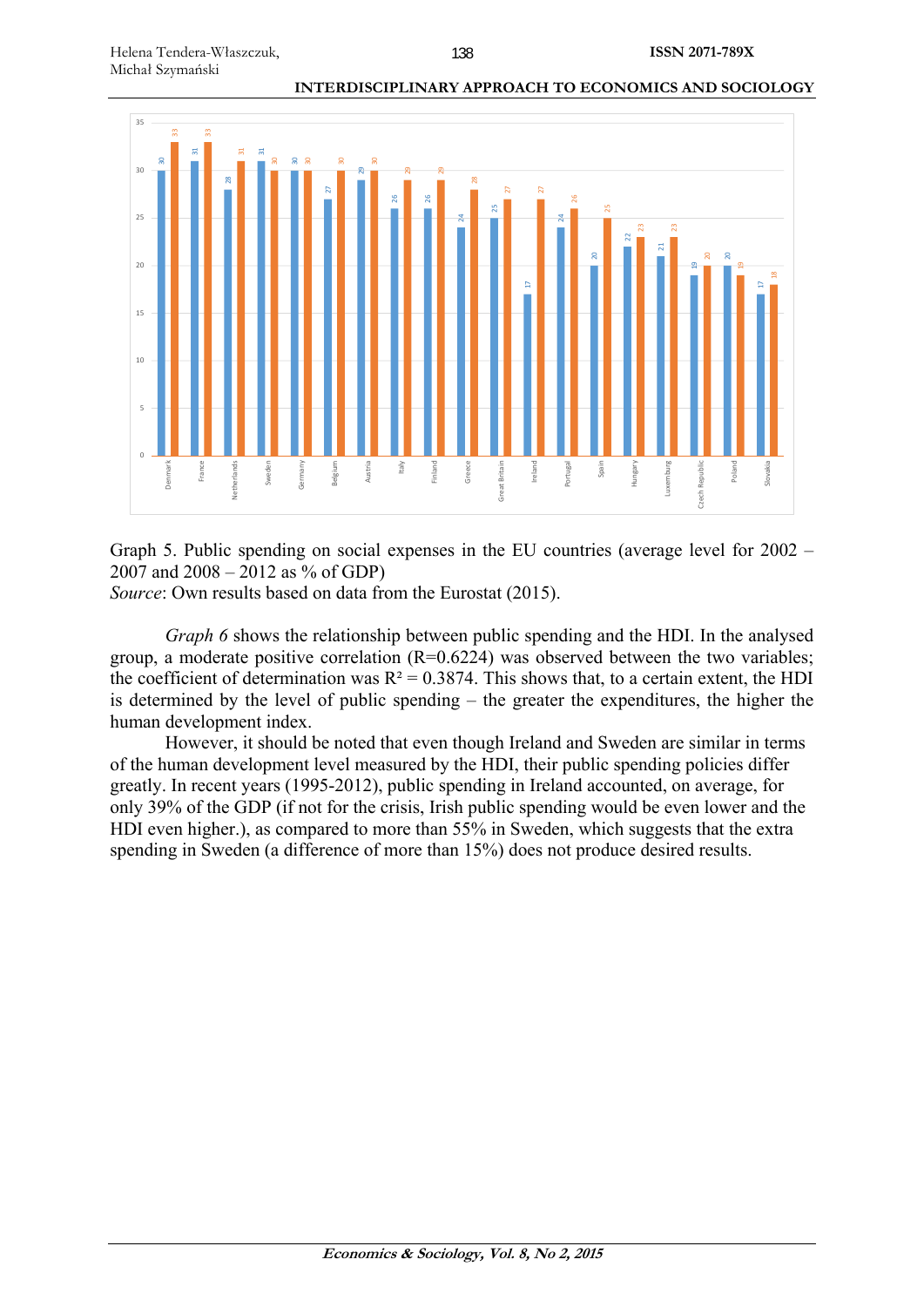

Graph 6. Government Expenditure to Quality of Life, EU-15 and Visegrad Group Source: Own results based on data from the Eurostat (2015).

More evidence for the diminishing utility of public spending is provided in Table 7, which presents changes in the level of public spending and the HDI. Because of the limited access to historical information, we could only present data for some years.

|          | Public spending (%GDP) |      |      | HDI   |       |       |
|----------|------------------------|------|------|-------|-------|-------|
| Country  | 1983                   | 1990 | 2007 | 1980  | 1990  | 2007  |
| Belgium  | 64                     | 53,8 | 48,2 | 0.764 | 0,817 | 0,891 |
| Holland  | 59.3                   | 54,9 | 45,3 | 0.799 | 0.793 | 0.911 |
| Country  | 1993                   | 2005 | 2007 | 1990  | 2005  | 2007  |
| Finland  | 64.9                   | 50,3 | 47,4 | 0,801 | 0.882 | 0,89  |
| Slovakia | 78,8                   | 38   | 34,2 | 0,754 | 0.814 | 0.83  |

Table7. Public spending and the HDI

Source: Own results based on data from the Eurostat (2015).

The table shows that in a number of instances, a decrease in public spending not only did not compromise the quality of life, but even improved it. For example, in Belgium, public spending has decreased by almost 15% over the last 30 years, while the HDI in the same period has increased significantly. A similar relationship could be observed for the Netherlands, Finland, and Slovakia, the new EU country.

*Graph* 7 presents even more evidence that public spending can be managed both justly and effectively.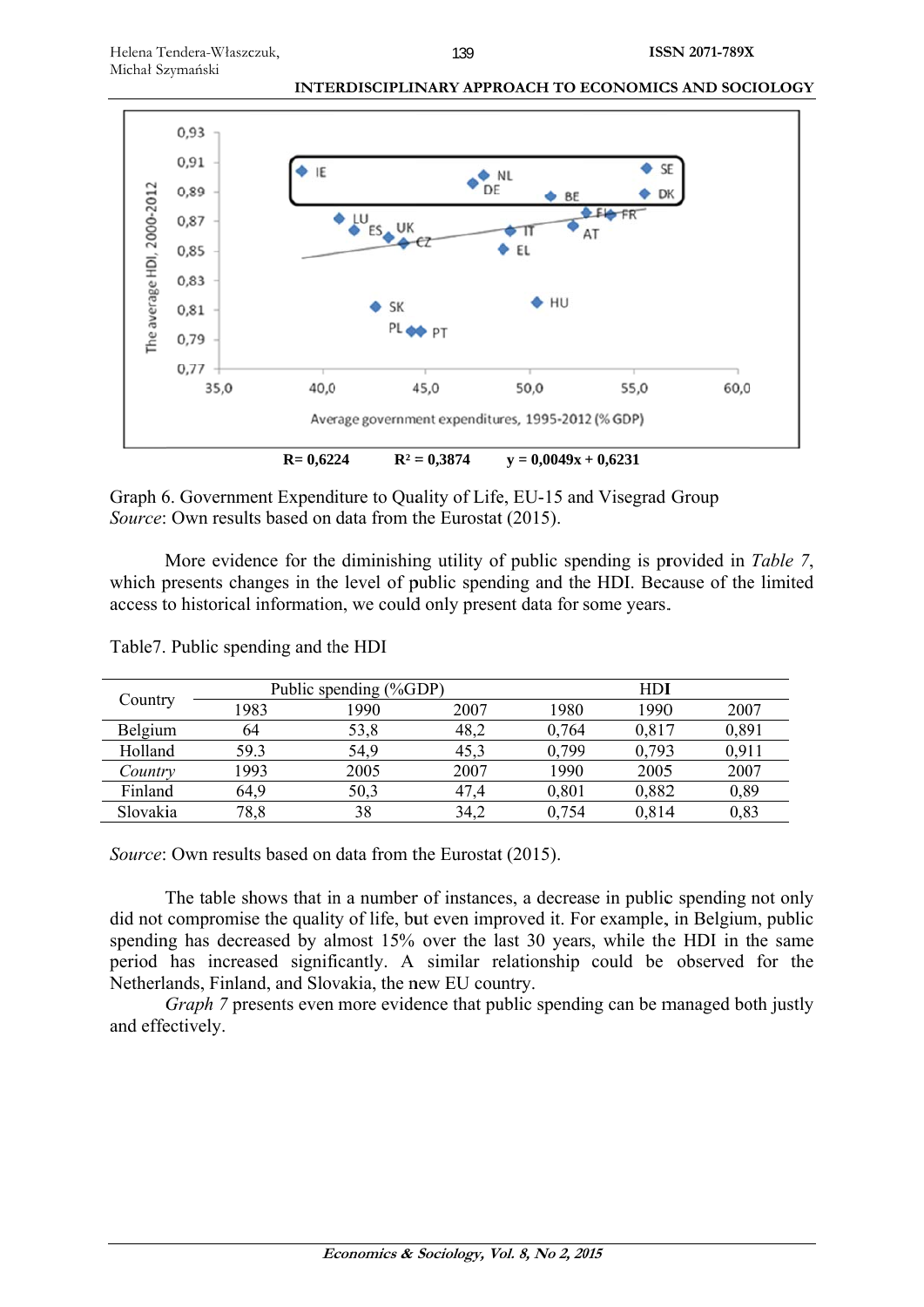

Graph 7. Effectiveness of social expenditures to reduce poverty, EU-15 and Visegrad Group Source: Own results based on data from the Eurostat (2015).

There exists a moderate positive correlation between the amount of social spending and the reduction of poverty R= 0.5411, with the coefficient of determination of R<sup>2</sup> = 0.2928, which means that the countries which spend more reduce poverty to a greater extent than those which spend less. The linear regression function demonstrates that with each 1% increase in public spending poverty rates drop by an average of 0.39%.

It should be noted, however, that it is possible to reduce poverty by as much as the Nordic countries with much less spending in the public sector. A case in point, for instance, is Ireland, which only spent an average of 17% of its GDP on social purposes between 2002-2007, and still recorded a poverty reduction rate of 16%. Similar results (approx. 17%) were only attested in the Nordic countries, where the average public spending level stood at 30% of the GDP.

Therefore, despite the moderate positive correlation, it is still possible to reduce poverty with a relatively low level of public expenditure. This confirms the law of diminishing returns with regard to the public sector. Slovakia is a good case in point.

# **Conclusions**

The analysis shows that the Nordic system performs the best among all the welfare state models in terms of the principal assessment criteria that include the labour market situation, as well as the reduction of poverty and social inequalities. However, the Nordic social policy model, based on the assumption that the state is designed not only to preserve but also to expand the welfare of its citizens, though widely admired, is not without its flaws.

In theory, the Nordic countries have been successful in reducing poverty. However, their policies have not been very cost-effective; public spending exceeds 30% of the GDP, and the global crisis has increased it even further. The example of Anglo-Saxon Ireland shows that public expenditure can be used more effectively to fight poverty; Ireland has managed to reduce poverty by almost as much as Sweden, Finland, or Denmark, but at a much lower cost.

In the analysis, the Visegrád countries, and the Czech Republic (the Nordic model) and Slovakia (the continental model) in particular, achieve satisfactory results across all indicators.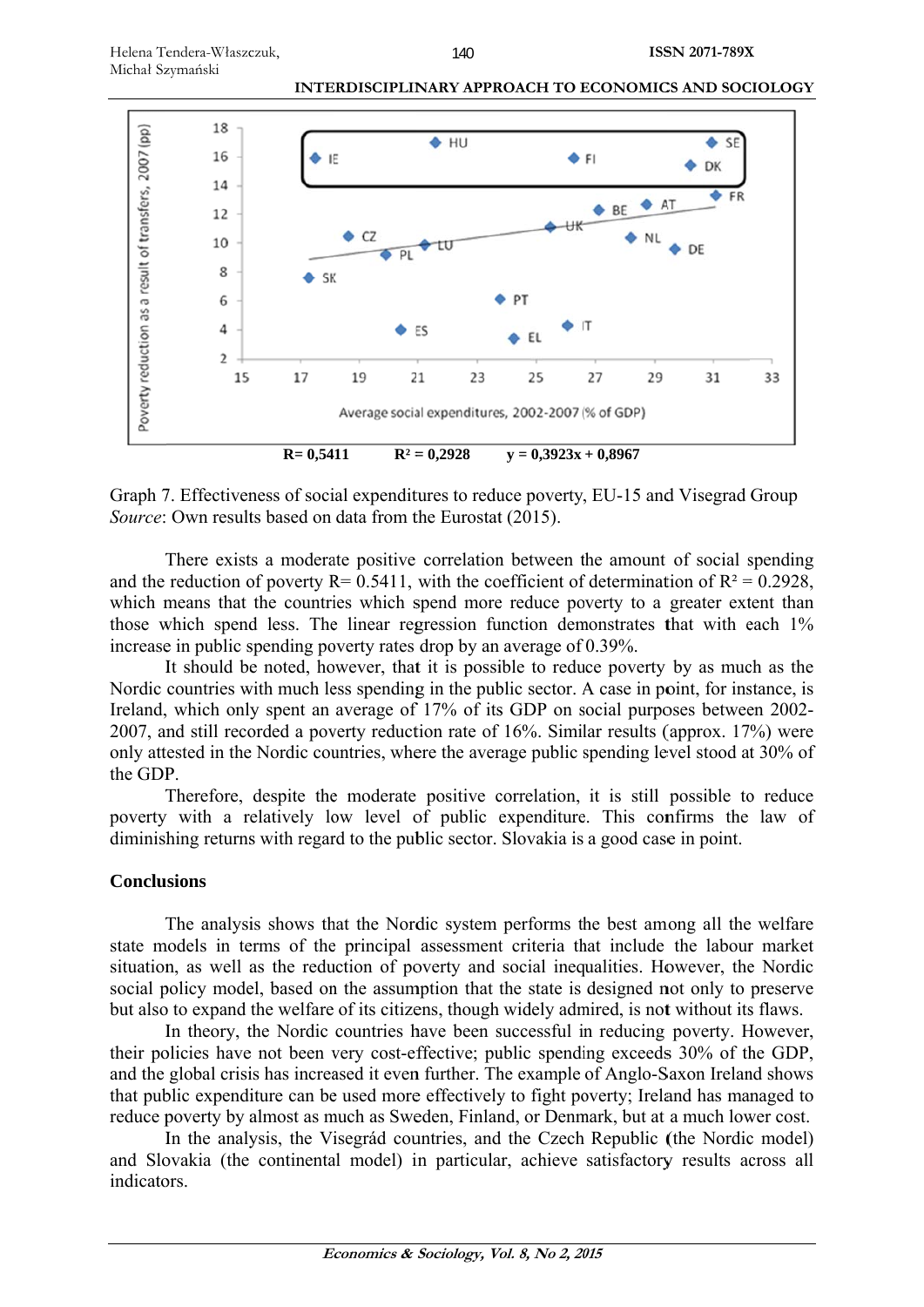The current situation is different. Recent data suggest that the global crisis has caused an increase in the level of poverty and social spending in Ireland. However, this is just a temporary situation and it does reflect the solutions of the Anglo-Saxon model.

Assuming that all citizens are eligible to receive the benefits of the welfare state, it is extremely difficult to keep public spending at a prudent level. It is recommended that the number of eligible citizens should be reduced. This would no doubt fundamentally change the system, but also allow for a better allocation of capital without compromising the effectiveness of social welfare.

It is true that the baseline poverty level (before social transfers) in the Nordic model is lower than in Ireland and that even the high effectiveness of Anglo-Saxon solutions will not succeed in bringing poverty down to a level lower than, for instance, that of Denmark. It is, however, highly probable that at least a partial approximation to the Anglo-Saxon model could give a boost to economic recovery, and lower taxation would help create new jobs, thus enabling an effective reduction of poverty.

# **References**

- Auleytner, J., Głąbicka, K. (2000), *Polityka społeczna, pomiędzy opiekuńczością a pomocniczością*, wyd. Wyższa Szkoła Pedagogiczna w Warszawie, Warszawa.
- Biegański, Z., Jackowicz, J. (2008), *Unia Europejska społeczne i gospodarcze aspekty integracj*i, wyd. Wyższa Szkoła Pedagogiczna w Warszawie, Warszaw.
- Borowiec, J. (2011), *Ekonomia integracji europejskiej*, wyd. Uniwersytet Ekonomiczny we Wrocławiu, Wrocław.
- Buchanan, J. M., Musgrave, R. A. (2005), *Finanse publiczne a wybór publiczny. Dwie odmienne wizje państwa*, Wydawnictwo Sejmowe, Warszawa.
- Čábelková, I., Strielkowski, W. (2013), Is the level of taxation a product of culture? A cultural economics approach, *Society and Economy*, Vol. 35, Issue 4, pp. 513-529. DOI: http://dx.doi.org/10.1556/SocEc.2013.0007
- Dośpiał-Barysiak, K. (2007), *Państwa nordyckie a Unia Europejska*, Wydawnictwo Sejmowe, Warszawa.
- Esping-Andersen, G. (2010), *Trzy światy kapitalistycznego państwa dobrobytu*, wyd. Difin, Warszawa.
- Eurostat (2011), *Labour market Policy Expenditure and Participants*, Data 2011, Retrieved from: http://epp.eurostat.ec.europa.eu.
- Eurostat (2015), *Statistics*, Retrieved from: http://epp.eurostat.ec.europa.eu.
- Firlit-Fesnak, G., Szylko-Skoczny, M. (2008) (red.), *Polityka społeczna*, PWN, Warszawa.
- Głąbicka, K.(2010), *Prekursorzy socjalnego wymiaru Europy*, wyd. Politechnika Radomska, Radom.

Grewiński, M., Malinowski, K. (1999), *Europejski Fundusz Socjalny i rynek pracy w Unii Europejskiej*, Dom Wydawniczy Elipsa, Warszawa.

- Hill, M. (2010), *Polityka społeczna we współczesnym świecie analiza porównawcza*, wyd. Difin, Warszawa.
- Human Development Report 2013.
- Jodkowska, L. (2009), *Państwo opiekuńcze w Polsce i w Niemczech*, wyd. Difin, Warszawa.
- Kiseleva, L. S., Strielkowski, W. (2014), Economic analysis of happiness, wellbeing and health: a Tyumen region case study, *Actual Problems in Economics*, Vol. 11, Issue 161, pp. 245-254.
- Latoszek, E. (2007), *Integracja Europejska. Mechanizmy i wyzwania*, wyd. Książka i Wiedza, Warszawa.